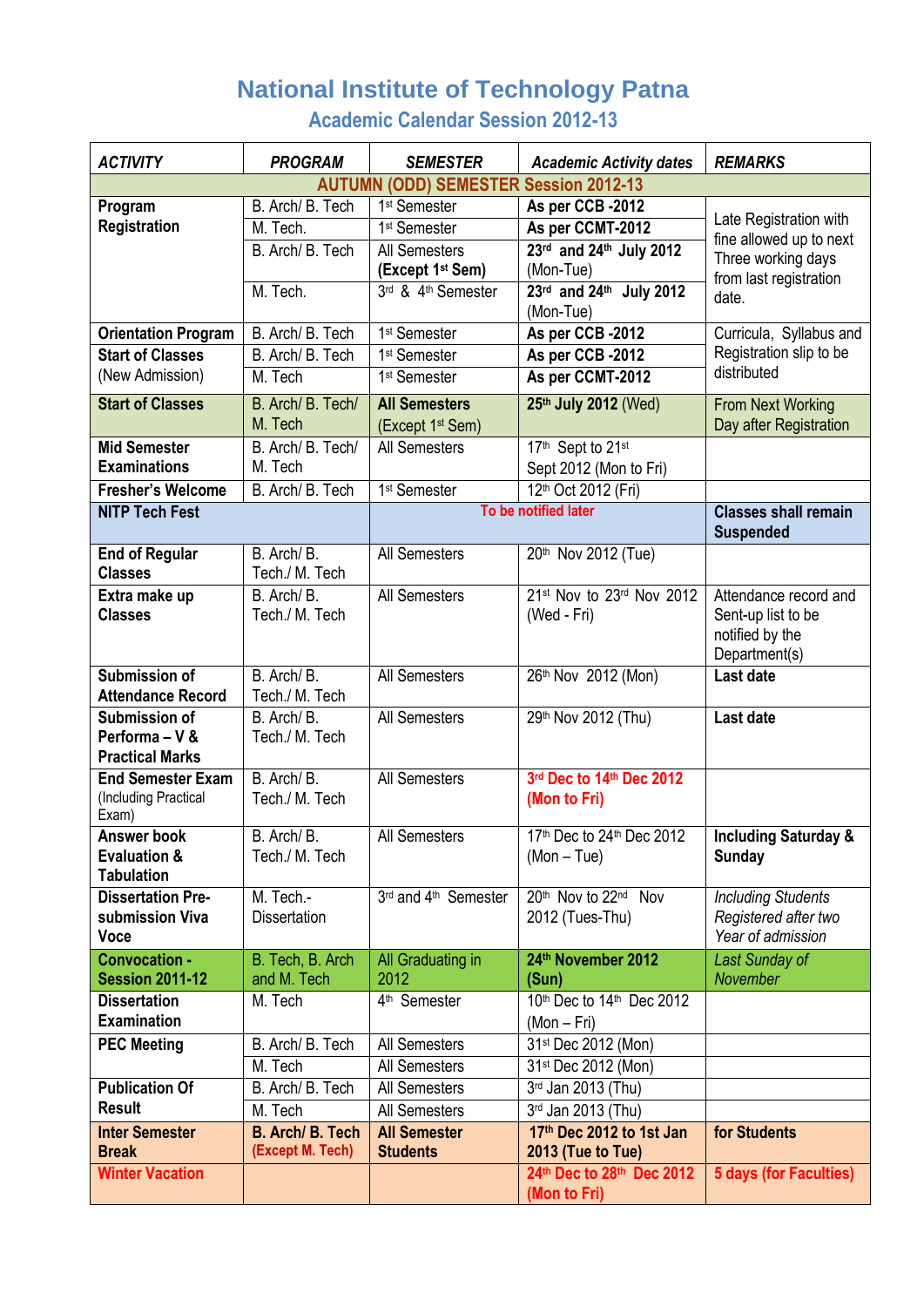| <b>ACTIVITY</b>                                                             | <b>PROGRAM</b>                       | <b>SEMESTER</b>                                             | <b>Academic Activity dates</b>                                 | <b>REMARKS</b>                                                                  |
|-----------------------------------------------------------------------------|--------------------------------------|-------------------------------------------------------------|----------------------------------------------------------------|---------------------------------------------------------------------------------|
|                                                                             |                                      | <b>SPRING (EVEN) SEMESTER Session 2012-13</b>               |                                                                |                                                                                 |
| Program<br>Registration                                                     | B. Arch/ B. Tech                     | All Semesters                                               | 2 <sup>nd</sup> and 3 <sup>rd</sup> Jan 2013<br>(Wed-Thu)      | Late Registration with<br>fine allowed till next                                |
|                                                                             | M. Tech.                             | 2nd, 3rd & 4th                                              | $2nd$ and $3rd$ Jan 2013                                       | Three working days                                                              |
|                                                                             |                                      | Semester                                                    | (Wed-Thu)                                                      | from last date of                                                               |
|                                                                             |                                      |                                                             |                                                                | registration                                                                    |
| <b>Start of Classes</b>                                                     | B. Arch/B.<br>Tech./ M. Tech         | <b>All Semesters</b>                                        | 4 <sup>th</sup> Jan 2013 (Fri)                                 | From Next Working<br>Day After Registration                                     |
| <b>Sports &amp; Athletic</b><br><b>Meet and Cultural</b><br><b>Festival</b> |                                      | 25th to 27th Jan 2013 (Fri to Sun)                          |                                                                |                                                                                 |
| <b>NITP Foundation</b>                                                      |                                      | 28th Jan 2013 (Mon)                                         |                                                                |                                                                                 |
| Day                                                                         |                                      |                                                             |                                                                |                                                                                 |
| <b>Mid Semester</b><br><b>Examinations</b>                                  | B. Arch/B.<br>Tech./ M. Tech         | All Semesters                                               | 4 <sup>th</sup> Mar to 8 <sup>th</sup> Mar 2013<br>(Mon - Fri) |                                                                                 |
| <b>End of Regular</b><br><b>Classes</b>                                     | B. Arch/B.<br>Tech./ M. Tech         | All Semesters                                               | 26th April 2013 (Fri)                                          |                                                                                 |
| Extra make up<br><b>Classes</b>                                             | B. Arch/B.<br>Tech./ M. Tech         | All Semesters                                               | 29th April to 1st May2013<br>(Mon - Wed)                       | Attendance record and<br>Sent-up list to be<br>notified by the<br>Department(s) |
| <b>Submission of</b><br><b>Attendance Record</b>                            | B. Arch/B.<br>Tech./ M. Tech         | All Semesters                                               | 2 <sup>nd</sup> May 2013 (Thu)                                 | Last date                                                                       |
| <b>End Semester Exam</b><br>(Including Practical<br>Exam)                   | B. Arch/B.<br>Tech./ M. Tech         | All Semesters                                               | 3rd May to 17th May 2013<br>(Fri to Fri)                       |                                                                                 |
| Submission of<br>Performa - V &<br><b>Practical Marks</b>                   | B. Arch/B.<br>Tech./ M. Tech         | All semesters                                               | 9 <sup>th</sup> May 2013 (Thu)                                 | Last date - Except<br>Project & Dissertation                                    |
| <b>Dissertation Pre-</b><br>submission Viva-<br>Voce Exam.                  | M. Tech.-<br><b>Dissertation</b>     | 4 <sup>th</sup> Semester                                    | Up to 17 <sup>th</sup> May 2013 (Fri)                          | <b>Including Students</b><br>Registered after two<br>years of admission         |
| Answer book<br><b>Evaluation</b><br>(End Sem Exam)                          | B. Arch/B.<br>Tech./ M. Tech         | All Semesters                                               | 17th May to 24th May<br>2013 (Fri to Fri)                      | <b>Including Saturday &amp;</b><br><b>Sunday</b>                                |
| <b>Project Viva Voce</b>                                                    | B. Tech/ B. Arch                     | 8 <sup>th</sup> & 10 <sup>th</sup> Semester<br>respectively | Up to 24th May 2013 (Fri)                                      |                                                                                 |
| <b>Submission of final</b><br><b>Marks for project</b>                      | B. Arch/ B. Tech                     | 10 <sup>th</sup> & 8 <sup>th</sup> Semester<br>respectively | 24th May 2013 (Fri)                                            |                                                                                 |
| <b>PEC Meeting</b>                                                          | B. Arch/ B. Tech                     | All Semesters                                               | 27th May 2013 (Mon)                                            |                                                                                 |
|                                                                             | M. Tech                              | All except 4th<br>Semester                                  | 27th May 2013 (Mon)                                            |                                                                                 |
|                                                                             | Ph. D                                |                                                             | 27th May 2013 (Mon)                                            |                                                                                 |
| <b>Dissertation</b>                                                         | M. Tech.                             | 4 <sup>th</sup> Semester                                    | 28 <sup>th</sup> May 2013 (Tues)                               | Last Date for                                                                   |
| submission                                                                  |                                      |                                                             |                                                                | Dissertation submission                                                         |
| <b>Publication of</b>                                                       | B. Tech/ B. Arch                     | All Semesters                                               | 29th May 2013 (Wed)                                            |                                                                                 |
| <b>Result</b>                                                               | M. Tech                              | 2 <sup>nd</sup> Semester                                    | 29th May 2013 (Wed)                                            |                                                                                 |
|                                                                             | Ph. D.                               | 1st & 2 <sup>nd</sup> Semester                              | 29th May 2013 (Wed)                                            |                                                                                 |
| <b>Dissertation</b><br>Examination                                          | M. Tech.                             | 4 <sup>th</sup> Semester                                    | Up to 7 <sup>th</sup> June 2013 (Fri)                          | Subject to examiner's<br>Confirmation                                           |
| <b>Summer Break</b>                                                         | B. Arch/ B. Tech<br>(Except M. Tech) | For all Students                                            | 20th May to 19th July 2013<br>(Mon to Fri)                     | (for Students)<br><b>For Final Semester Students</b><br>after Project Viva      |